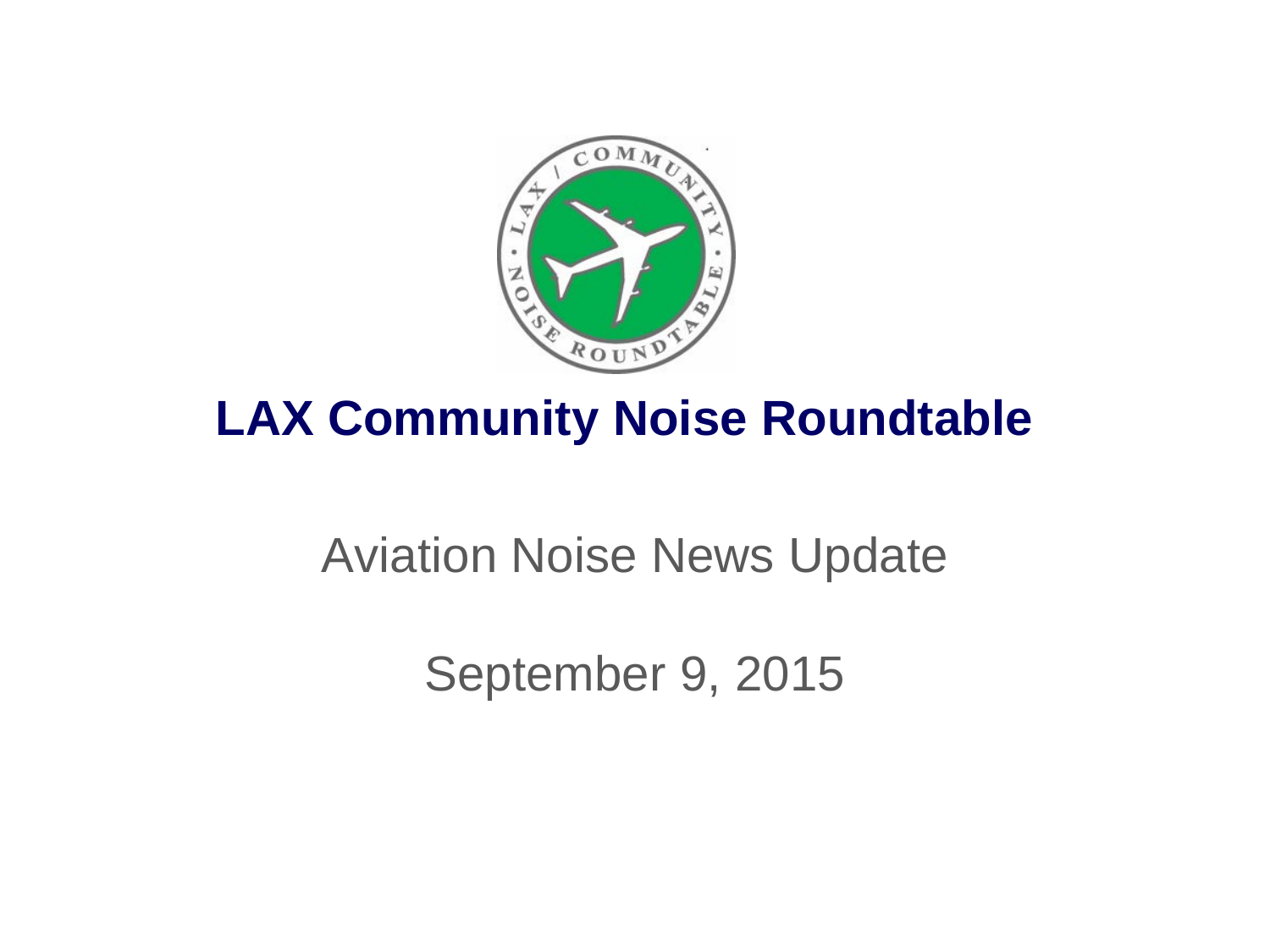

- **At an August 2015 meeting with aviation industry leaders and elected officials, U.S. Transportation Secretary Anthony Foxx said that he believes that the Federal Aviation Administration (FAA) reauthorization bill will not be passed before the September 30, 2015 deadline**
- **"I think it's fair to say that it will be a challenge to get it done before (then)," Foxx said. He said he expects that there will be a short-term extension. The aviation industry supports a long-term FAA reauthorization, citing that it brings certainty to the business**
- **In a related matter, U.S. Senator Chuck Schumer (D-NY) has indicated that he will attach an amendment to the FAA bill that "would require manufacturers to implement geo-fencing technology . . . on all drones in order to prevent them from flying into 'No Fly Zones,' like airports."**

(http://www.brooklyneagle.com/articles/2015/8/20/schumer-proposes-new-law-virtually-eliminate-chance-drones-crashing-planesl)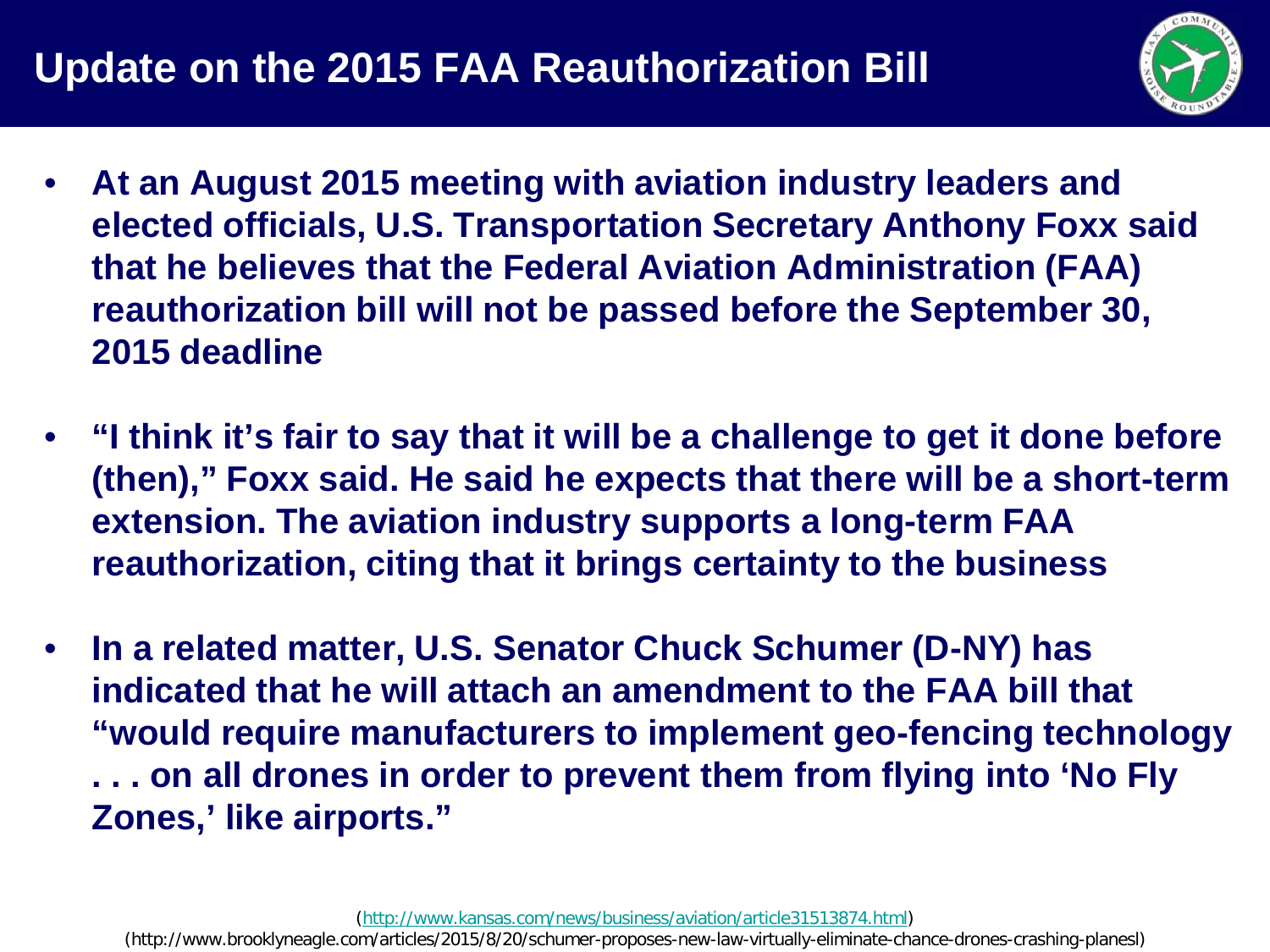

- **Boeing said it has set the "firm configuration" for 777-9 aircraft, which is a 400-to-425-seat variant of the current 777**
- **"The team has followed a disciplined process to complete all of the requirements for this stage of the program," said Bob Feldmann, Boeing's 777X program vice president and general manager.**
- **Boeing has 306 firm orders for 777-9/8s from Lufthansa, All Nippon Airways, Cathay Pacific, Emirates, Etihad and Qatar Airways**
- **Production of the 777-9 is scheduled to begin in 2017 with deliveries beginning in 2020**
- **The list price is \$400 million**



Photo Credit: Boeing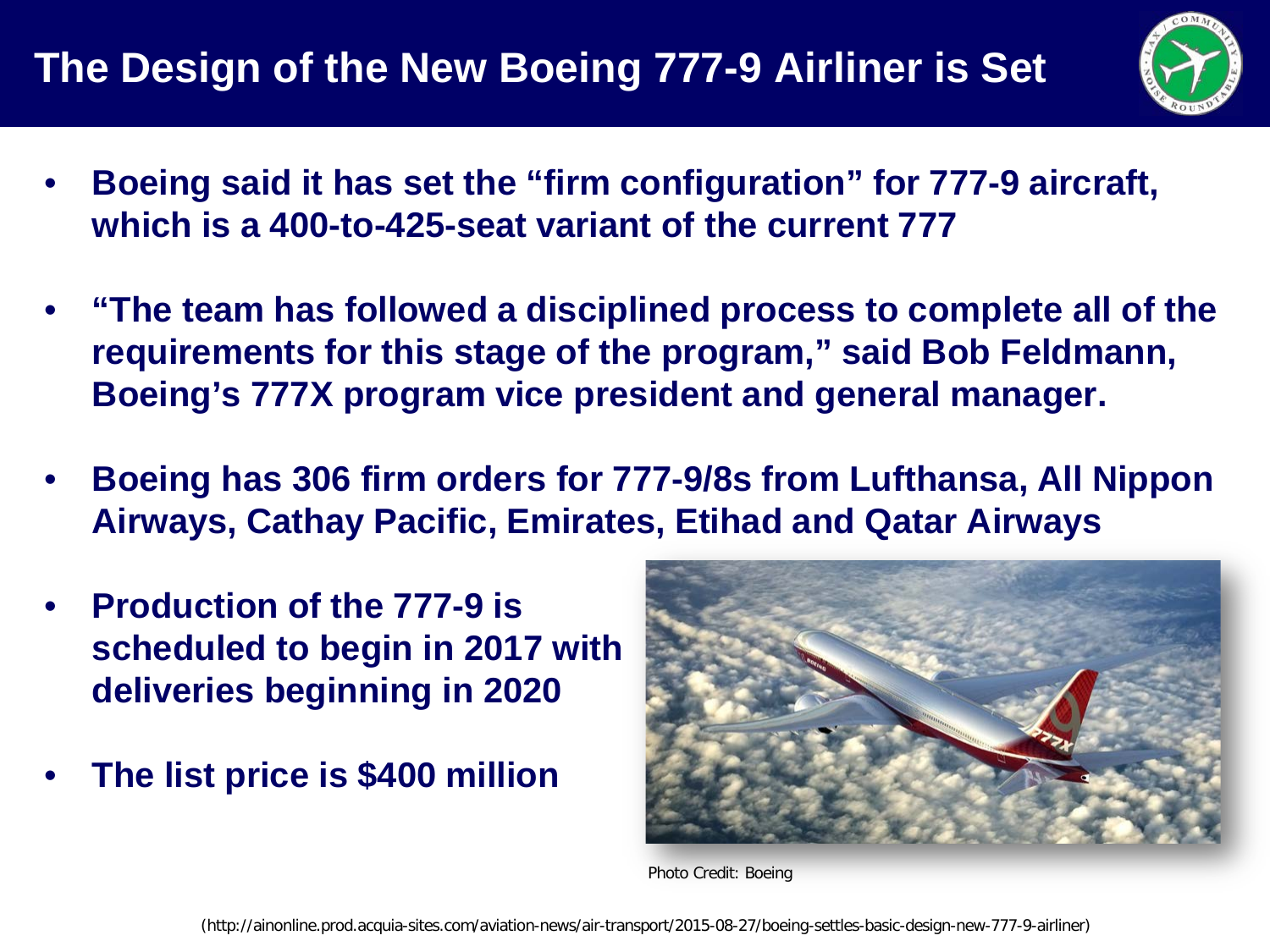## **FedEx Hosts Airline Summit on NextGen**



- **On August 19th, FedEx convened a summit of over 50 airline officials and vendors at its Memphis control center to help them prepare for the transition to NextGen technology by January 1, 2020**
- **Participating airlines included British Airways, Air Canada, Delta, American, United, Southwest, JetBlue, Alaska and others**
- **FedEx has been an industry leader in conducting flight test trials and adopting NextGen measures including ". . .text-messaged flight directions, reduced separation between jets on takeoff and landing and more efficient spacing of planes on taxiways."**
- **FedEx's Boeing 777s and 767s come equipped with the NextGen technology, while the company is pursuing upgrades for its older aircraft**



Photo Credit: AviationPros.com

(http://www.aviationpros.com/news/12105336/fedex-hosts-airline-summit-on-nextgen)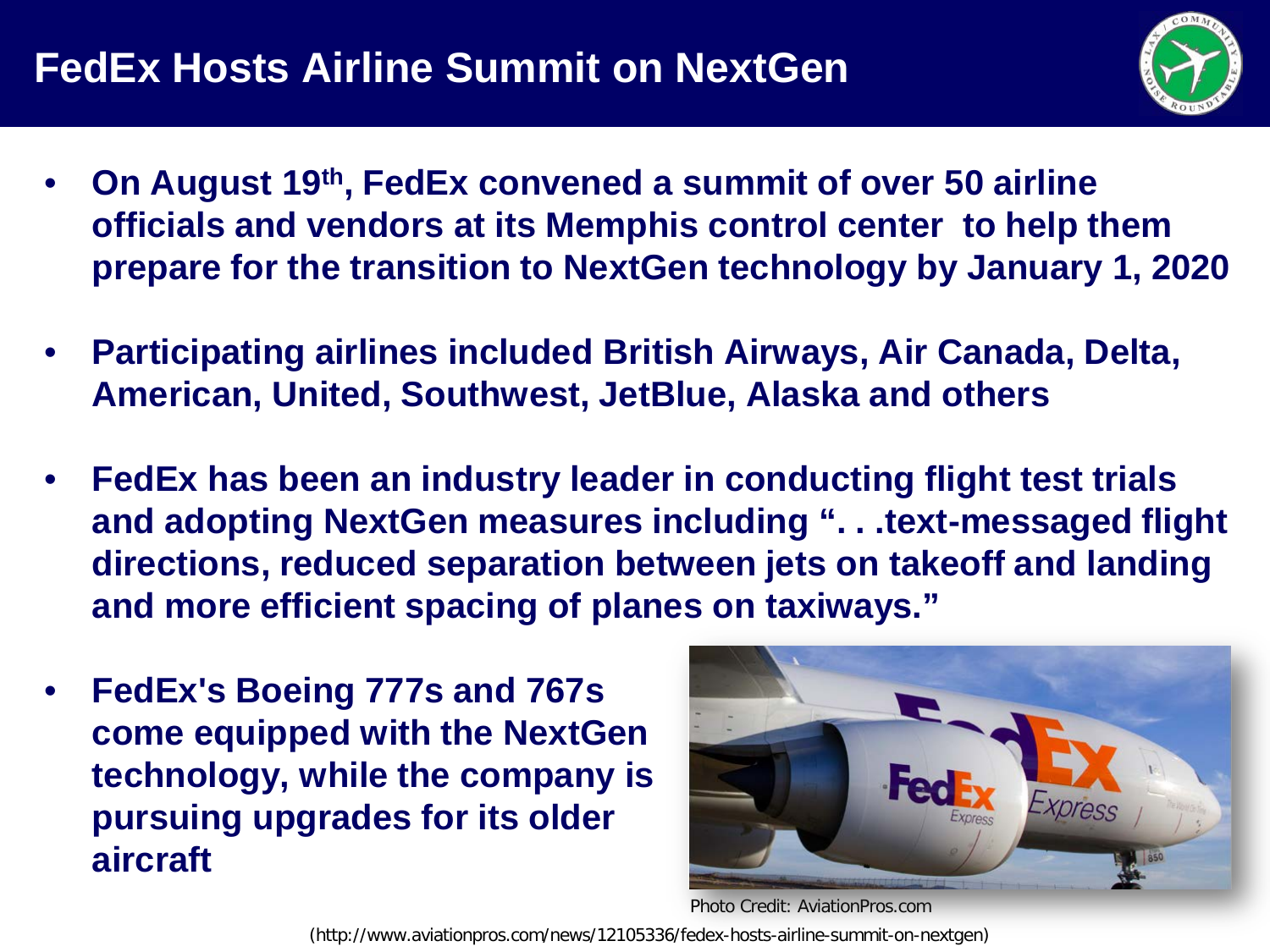

- **While Domestic passengers grew by only 3.7 percent from July 2014 to July 2015, International passengers grew by 12 percent during that same period**
- **More than 7.3 million total passengers (international and domestic) used LAX in July 2015, which is a 5.9 percent increase over the same period last year**
- **Aircraft operations during that same period increased** *less than one percent*
- **At this pace, LAX's total passenger traffic for 2015 will surpass the record of 70.6 million passengers set last year**



Photo Credit: Alan Wilson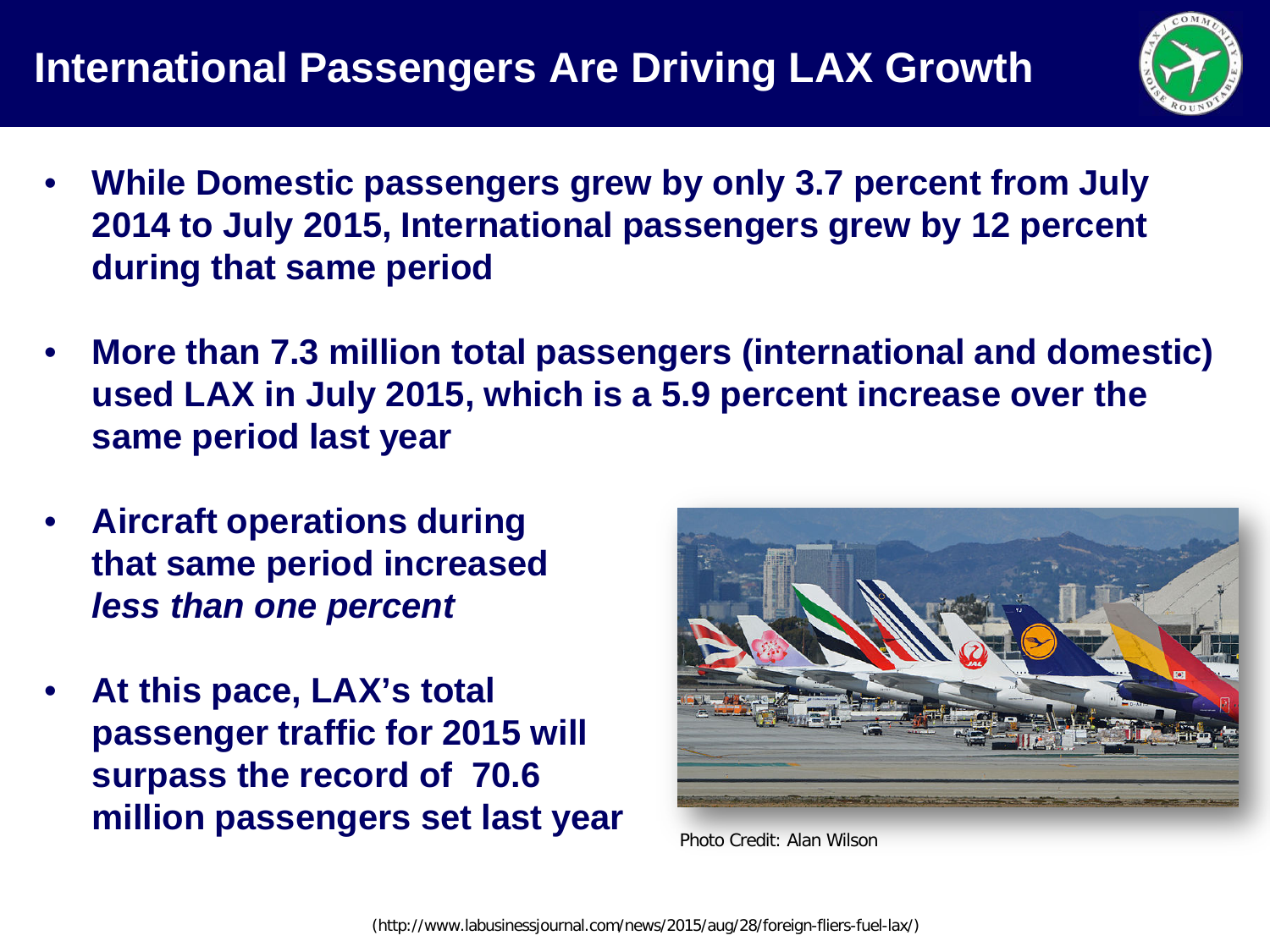

- **Mayor Rahm Emanuel released a plan to address growing community concerns regarding noise levels from aircraft operations at Chicago's O'Hare International Airport. The plan includes:**
	- **Rotating runway use at night to "spread out" the noise**
	- **Seeking a change in federal rules to replace or supplement sound insulation measures on about 200 previously treated homes**
- **Community requests to keep two diagonal runways open, implementing a mandatory "fly quiet" program, rotating daytime runway use, and delaying or canceling construction of a new runway and runway extension were denied by the City**
- **Aviation Director Ginger Evans said that the City is also working ". . .to create a 'live chat' online site and mobile apps for reporting airplane noise."**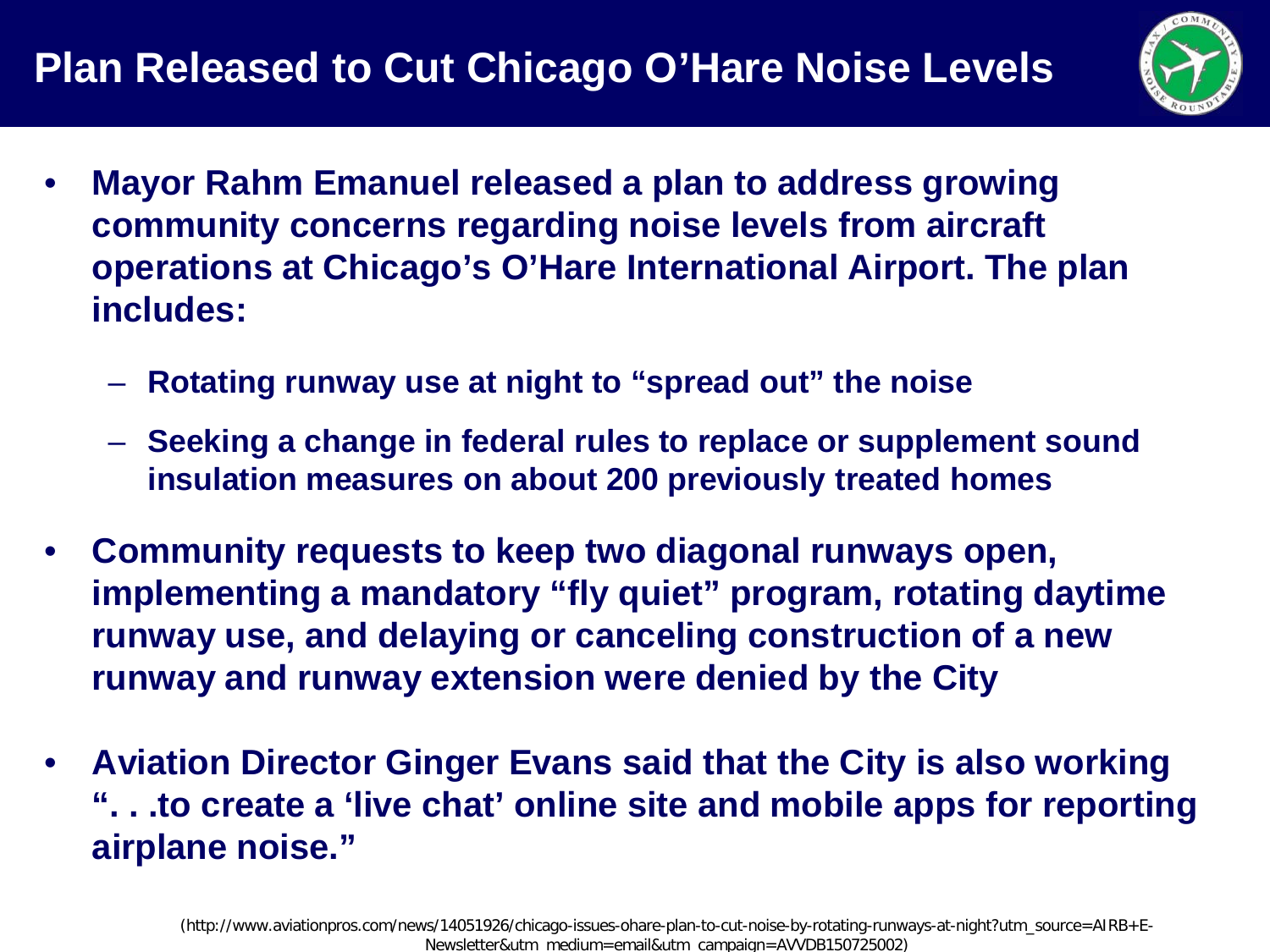

- **In August 2015, the National Academy of Sciences announced the approved projects for the Airport Cooperative Research Program (ACRP) for Fiscal Year (FY) 2016**
- **There are 17 projects approved for FY2016 cover a wide range of topics ranging from technology solutions for ADA travelers to incorporating client resiliency into airport management systems**
- **None of the 17 projects are specifically focused on aircraft noise**
- **One project, Update Guidebook for Managing Small Airports updates a previous guidebook that touched on aircraft noise and land use compatibility**
- **Request for Proposals for the Fiscal Year 2016 ACRP projects will be released beginning in November 2015**